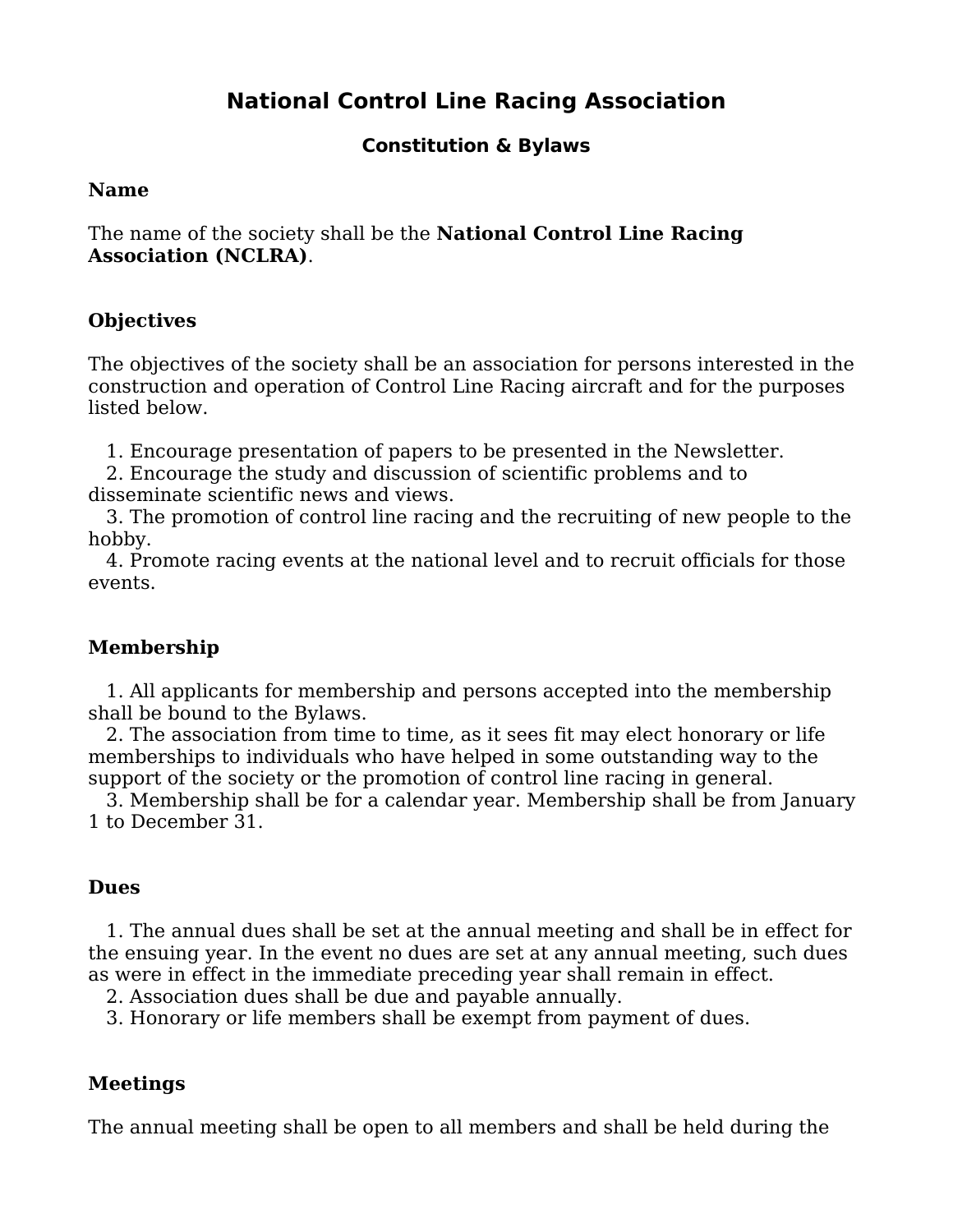month of the AMA national model meet, at a time and place to be designated by the officers of the association.

### **Officers of the Association**

- 1. The officers of the Association shall consist of;
	- a. President
	- b. Vice president
	- c. Secretary/Treasurer
	- d. District Representatives

2. The term of the officers shall be for 2 years. The term of the officers will start at the conclusion of the National Championships on the even number years.

3. The term of the District Representatives shall start at the conclusion of the National Championships in the odd number years.

4. The District Representatives shall be residents of the district they represent; moving from the district terminates their representation of that district.

### **Duties of Officers**

#### 1. **President**

1. The president shall preside at all meetings of the association and have control of the general direction and management of the affairs and expenditures of the association.

2. The President shall appoint any committee's necessary for carrying out the affairs of the association.

3. The President shall act as the official spokesperson for the NCLRA to the modeling press and the Academy of Model Aeronautics (AMA).

#### 2. **Vice President**

1. Perform the same duties of the president in the event of the presidents' absence and carry out any business as directed by the president.

#### 3. **Secretary/Treasurer**

1. It shall be the duty of the Treasurer to keep a complete record of the financial transactions of the association.

2. Receive all moneys due the association, and deposit the same as well as keep complete records of all transactions.

3. Disburse by check only, under direction of the President & Vice President, all amounts necessary for carrying out the affairs of the association.

4. Prepare for submission at the annual meeting a statement showing the true financial standing of the association for the past year.

# 4. **Representatives**

The members of their district will elect area representatives. Representatives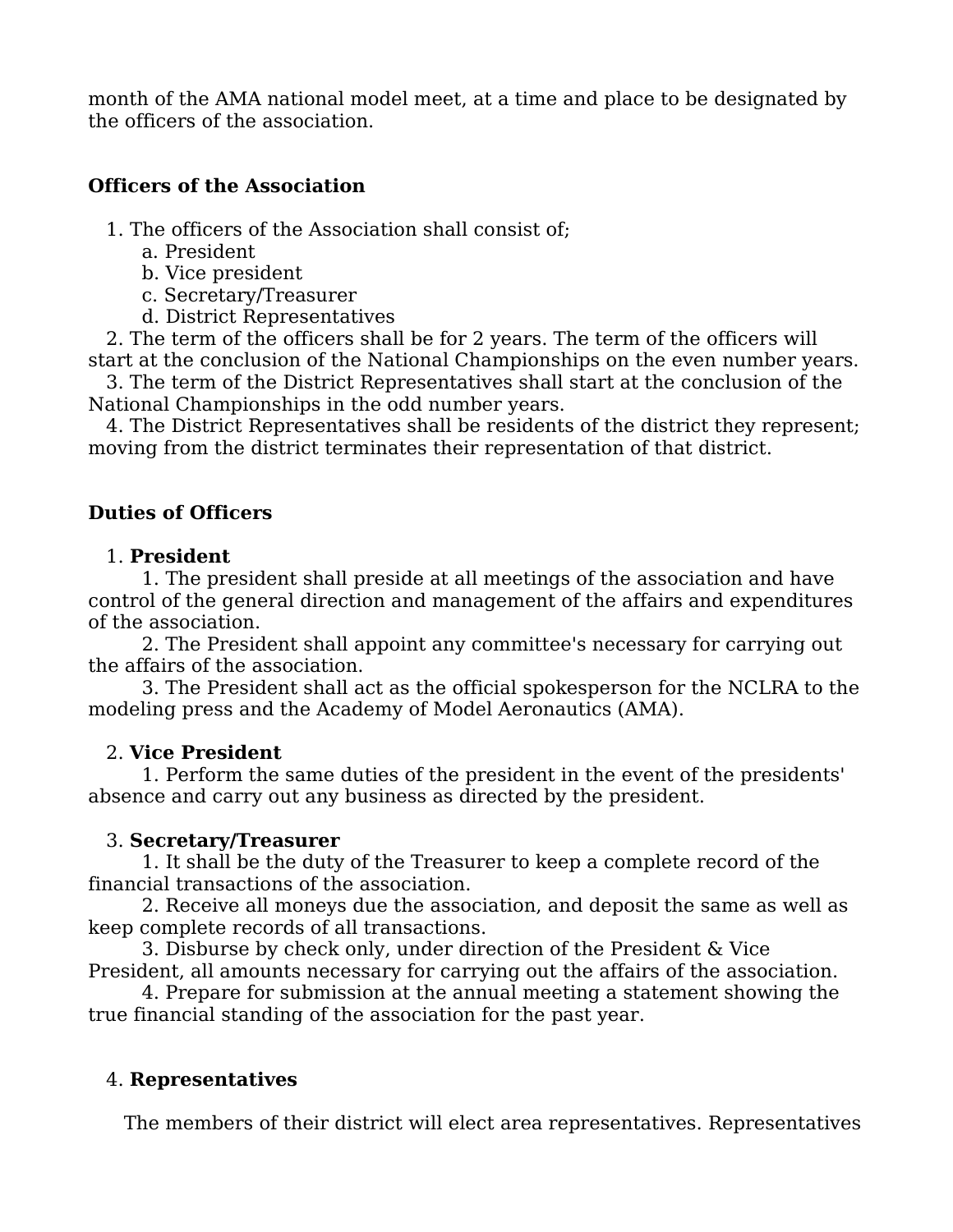are required to submit a report for each Newsletter outlining the activity of their district. They will also provide a source for the membership to convey their concerns and desires to the Officers. They will also promote the NCLRA and Racing in their district. As well as carry out any other business that may be directed by the President.

1. **Southwest**: California, Arizona, Nevada, Utah, Hawaii

2. **Northwest**: Oregon, Washington, Idaho, Alaska, British Columbia, Yukon

3. **South Central**: Texas, NM, Oklahoma, Kansas, Colorado, Missouri, Arkansas, Louisiana

4. **North Central**: Montana, N & S Dakota, Nebraska, Minnesota, Iowa, Wisconsin, Wyoming, Alberta, Saskatchewan, N.W.Territories, Manitoba, Ontario(Central Time Zone)

5. **Midwest**: Indiana, Ohio, Kentucky, Tennessee, Illinois, Michigan

6. **Northeast**: everything north of North Carolina and east of Ohio, Ontario(Eastern Time Zone) and all Eastern Canadian Provinces, and all of Europe

7. **Southeast**: Everything south of and including North Carolina and east of Louisiana

#### **Other Committees and Representatives**

The President shall appoint all other committees and representatives other than those above provided for that he/she may find necessary for the welfare of the association.

#### **Newsletter**

1. The name of the Newsletter shall be **Torque Roll**, and shall be published 6 times per year, with the month of February being the first publication of the year.

2. The Newsletter Editor shall publish contributions of members relative to racing in general and competition in particular, subject to the necessary editing to maintain the quality of the newsletter.

3. The Newsletter Editor shall publish all surveys authorized by the Officers, and all election ballots.

# **Election**

1. Nominations are open, anyone wishing to hold office will submit their name to the President and Newsletter Editor between March 1 and April 30, for publication in the June Newsletter.

2. Ballots will be in the June Newsletter, and must be returned by July 1. The results will be announced at the annual meeting at the Nationals.

3. All open category members, who were members prior to March 1, shall have the right to vote.

4. District Representatives will be voted on by members of that district.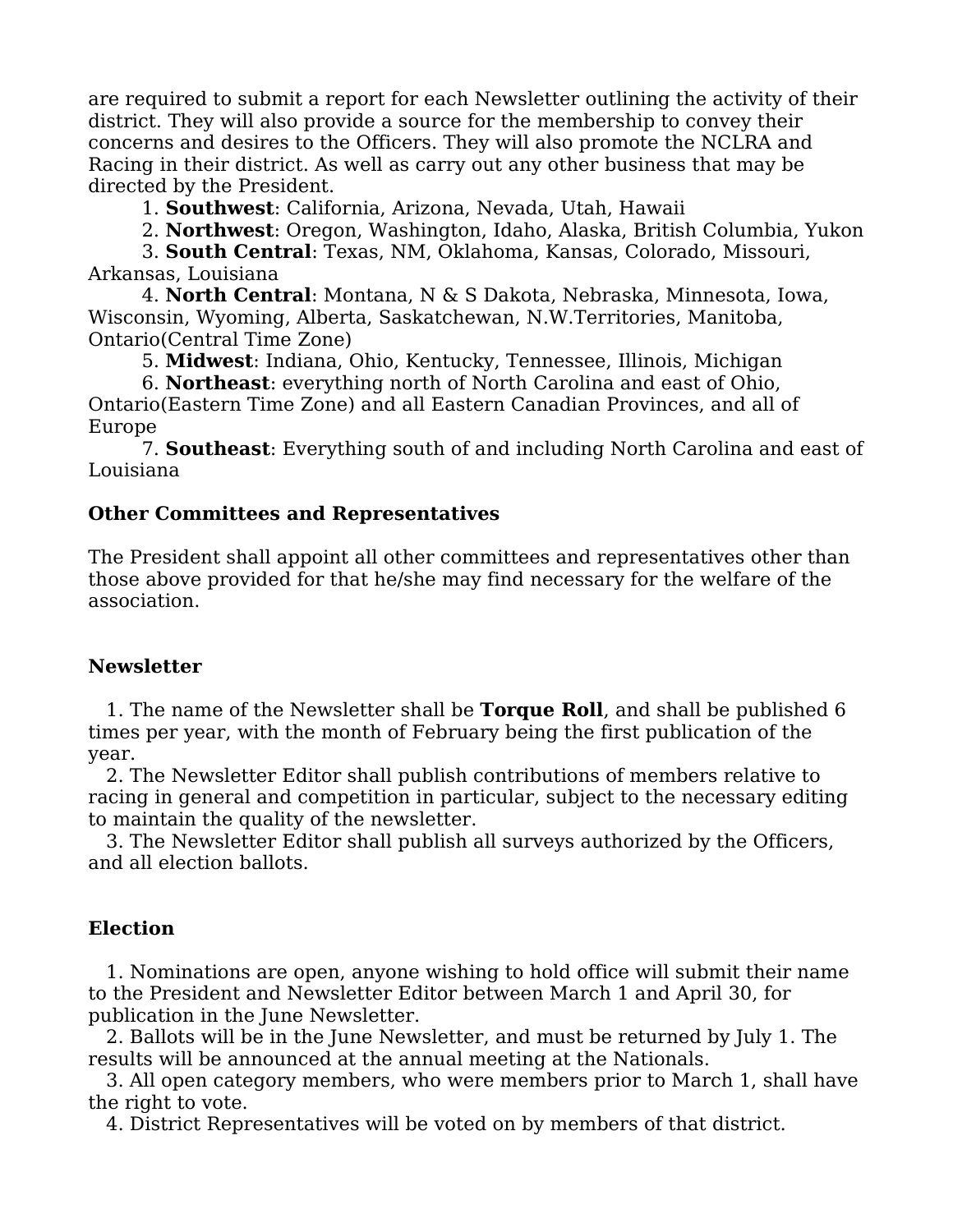5. In the event of a vacancy the President shall appoint a member to fill the vacancy. Vacancies shall be filled only for the remainder of the un-expired term.

#### **Amendments**

1. Any active member may submit a proposed Bylaw amendment. Amendments shall be submitted to the President.

2. The proposed amendment shall be forwarded to all Officers and Representatives. This board will determine if the proposed amendment should be presented to the membership, and if so, the exact wording thereof. All proposed amendments and action taken thereon shall be reported to the membership in the next issue of the Newsletter.

3. Presentation of a proposed amendment to the membership shall be made in the newsletter, and adoption thereof shall occur only on a favorable vote of a 2/3 majority of those members responding.

#### **NCLRA Event Rules**

1. The Association shall on occasion define rules for CL Racing events.

2. The President shall appoint any necessary committees for the formulation or modification of any event rules.

1. The committee will perform its duties and create a report to be returned to the NCLRA Board

2. All rules shall be adopted only by majority vote of the Board.

3. Committee members shall solicit input from the members in their area to aide in their deliberations.

3. Only NCLRA members may serve on a rule-making committee.

4. Only NCLRA members may make rule proposals for NCLRA events.

1. A rule change must be submitted to the President who will then poll the Board to see if there is a desire to consider the change.

2. If the Board deems it so, the President shall create a committee to consider the change and report back to the Board.

3. Any rule change shall become official only upon majority acceptance by the Board.

5. When an event is advertised at a contest as an "NCLRA Event", the NCLRA rules must be followed.

6. The official NCLRA rules will be the version that is kept on the NCLRA web site.

7. As required, the President shall appoint committees to consider AMA CL Racing rules.

1. Any such committee shall also make a report to the Board.

2. Any report accepted by the board shall be taken to the AMA rule-making process by the President.

(Revised July 2005)